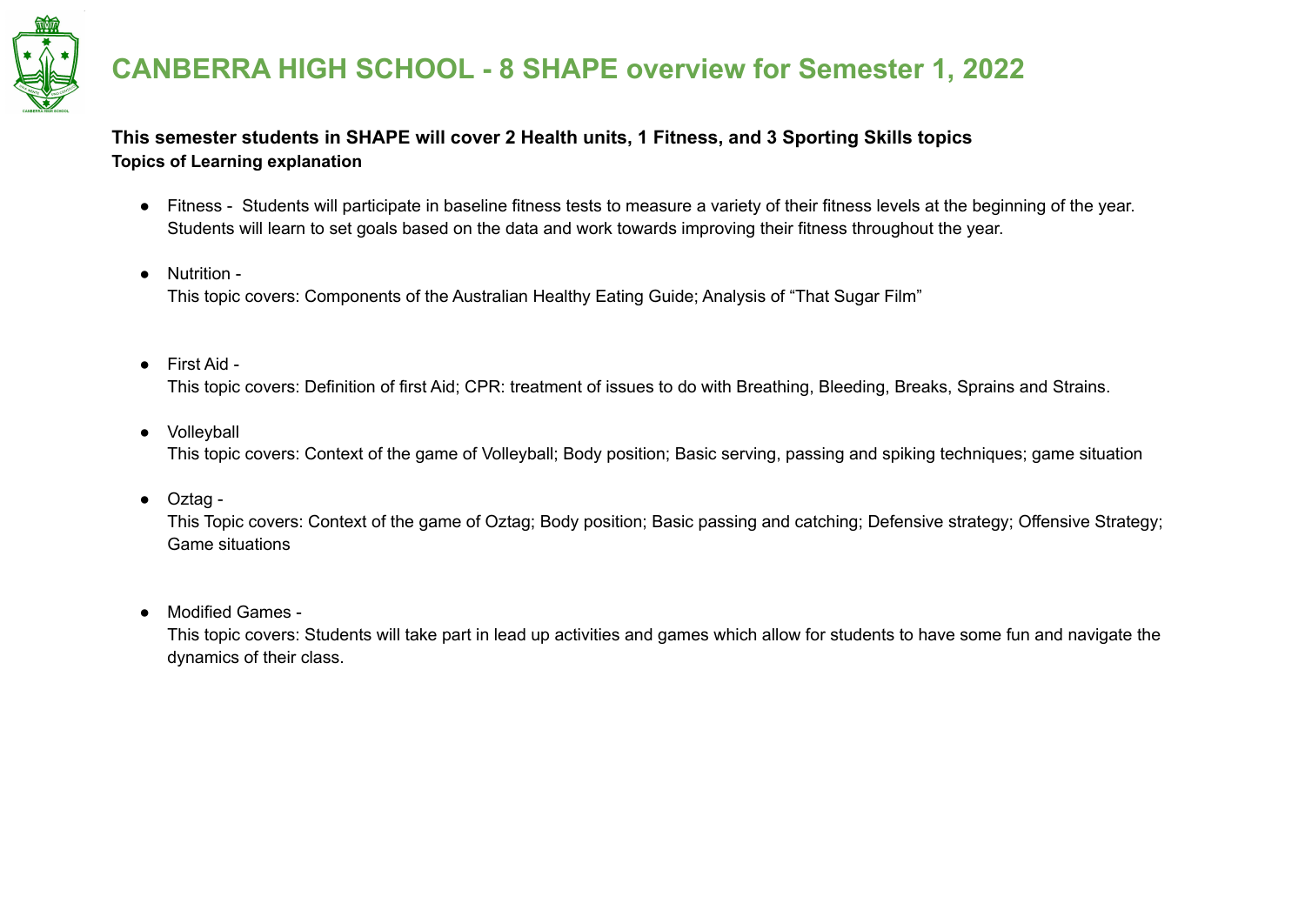

**This semester students in SHAPE will cover 2 Health units, 1 Fitness, and 3 Sporting Skills topics**

| Line A         | 8 Gooch                                           | 8 Maloney         | 8 lemma                                                  | 8 Lock            |
|----------------|---------------------------------------------------|-------------------|----------------------------------------------------------|-------------------|
| Week           | Term 1                                            | Term 1            | Term 1                                                   | Term 1            |
| 1              | <b>Minor Games and Introduction</b><br>to Fitness |                   | <b>Minor Games and</b><br><b>Introduction to Fitness</b> |                   |
| $\overline{2}$ | Basketball                                        | <b>Badminton</b>  | Oztag                                                    | Softball          |
| 3              | Basketball                                        | <b>Badminton</b>  | Oztag                                                    | Softball          |
| 4              | Basketball                                        | <b>Badminton</b>  | Oztag                                                    | Softball          |
| 5              | <b>Nutrition</b>                                  | <b>Nutrition</b>  | Softball                                                 | <b>Nutrition</b>  |
| 6              | <b>Nutrition</b>                                  | <b>Nutrition</b>  | Softball                                                 | <b>Nutrition</b>  |
| 7              | Soccer                                            | <b>Basketball</b> | Softball                                                 | Oztag             |
| 8              | Soccer                                            | <b>Basketball</b> | Basketball                                               | Oztag             |
| 9              | Soccer                                            | <b>Basketball</b> | Basketball                                               | Oztag             |
| 10             | Soccer                                            | <b>Basketball</b> | Basketball                                               | Oztag             |
| Term 2         | Term <sub>2</sub>                                 | Term <sub>2</sub> | Term <sub>2</sub>                                        | Term <sub>2</sub> |
| 1              | <b>Badminton</b>                                  | Oztag             | <b>First Aid</b>                                         | Soccer            |
| $\overline{2}$ | <b>Badminton</b>                                  | Oztag             | <b>First Aid</b>                                         | Soccer            |
| 3              | <b>Badminton</b>                                  | Oztag             | <b>First Aid</b>                                         | Soccer            |
| 4              | Oztag                                             | Soccer            | <b>Badminton</b>                                         | <b>Basketball</b> |
| 5              | Oztag                                             | Soccer            | <b>Badminton</b>                                         | Basketball        |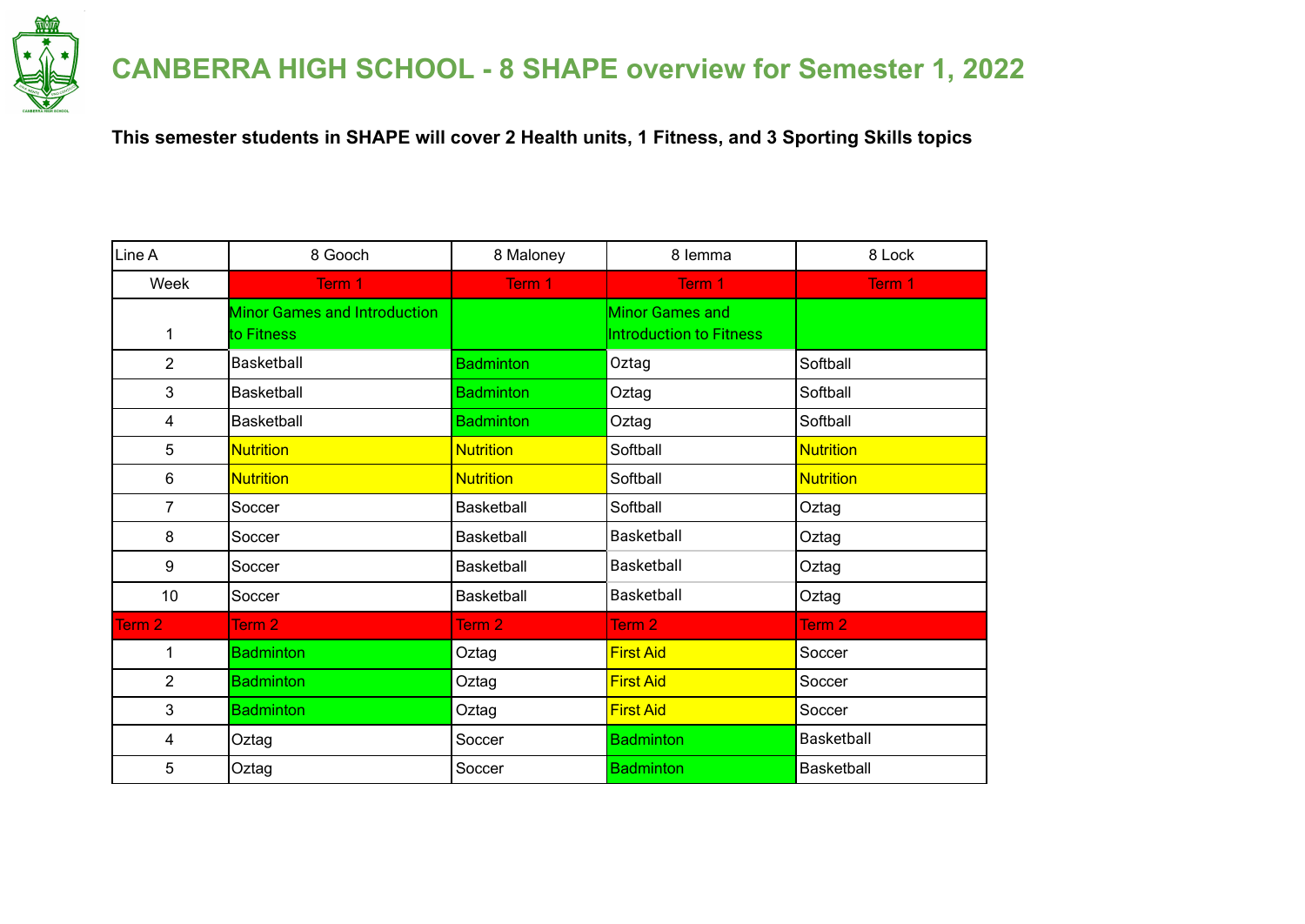

### **This semester students in SHAPE will cover 2 Health units, 1 Fitness, and 3 Sporting Skills topics**

| 6  | Oztag             | Soccer            | <b>Badminton</b>  | Basketball        |
|----|-------------------|-------------------|-------------------|-------------------|
|    | <b>IFirst Aid</b> | <b>First Aid</b>  | <b>Nutrition</b>  | <b>Badminton</b>  |
| 8  | <b>IFirst Aid</b> | <b>First Aid</b>  | <b>Nutrition</b>  | <b>Badminton</b>  |
| 9  | <b>IFirst Aid</b> | <b>First Aid</b>  |                   | <b>Badminton</b>  |
| 10 | Indigenous Sports | Indigenous Sports | Indigenous Sports | Indigenous Sports |

| Line G         | 8 Gooch                                           | 8 Terry           | 8 Betts                                    | 8 lemma          |
|----------------|---------------------------------------------------|-------------------|--------------------------------------------|------------------|
| Week           | Term 1                                            | Term 1            | Term 1                                     | Term 1           |
|                | <b>Minor Games and</b><br>Introduction to Fitness |                   | Minor Games and<br>Introduction to Fitness |                  |
| $\overline{2}$ | <b>Basketball</b>                                 | <b>Badminton</b>  | Oztag                                      | Softball         |
| 3              | Basketball                                        | <b>Badminton</b>  | Oztag                                      | Softball         |
| 4              | Basketball                                        | <b>Badminton</b>  | Oztag                                      | Softball         |
| 5              | <b>Nutrition</b>                                  | <b>Nutrition</b>  | <b>Nutrition</b>                           | <b>Nutrition</b> |
| 6              | <b>Nutrition</b>                                  | <b>Nutrition</b>  | <b>Nutrition</b>                           | <b>Nutrition</b> |
| 7              | Soccer                                            | <b>Basketball</b> | Softball                                   | Oztag            |
| 8              | Soccer                                            | <b>Basketball</b> | Softball                                   | Oztag            |
| 9              | Soccer                                            | <b>Basketball</b> | Softball                                   | Oztag            |
| 10             | Soccer                                            | <b>Basketball</b> | Softball                                   | Oztag            |
| Term 2         | Term <sub>2</sub>                                 | Term 2            | Term <sub>2</sub>                          | Term 2           |
|                | <b>Badminton</b>                                  | Oztag             | <b>First Aid</b>                           | <b>First Aid</b> |